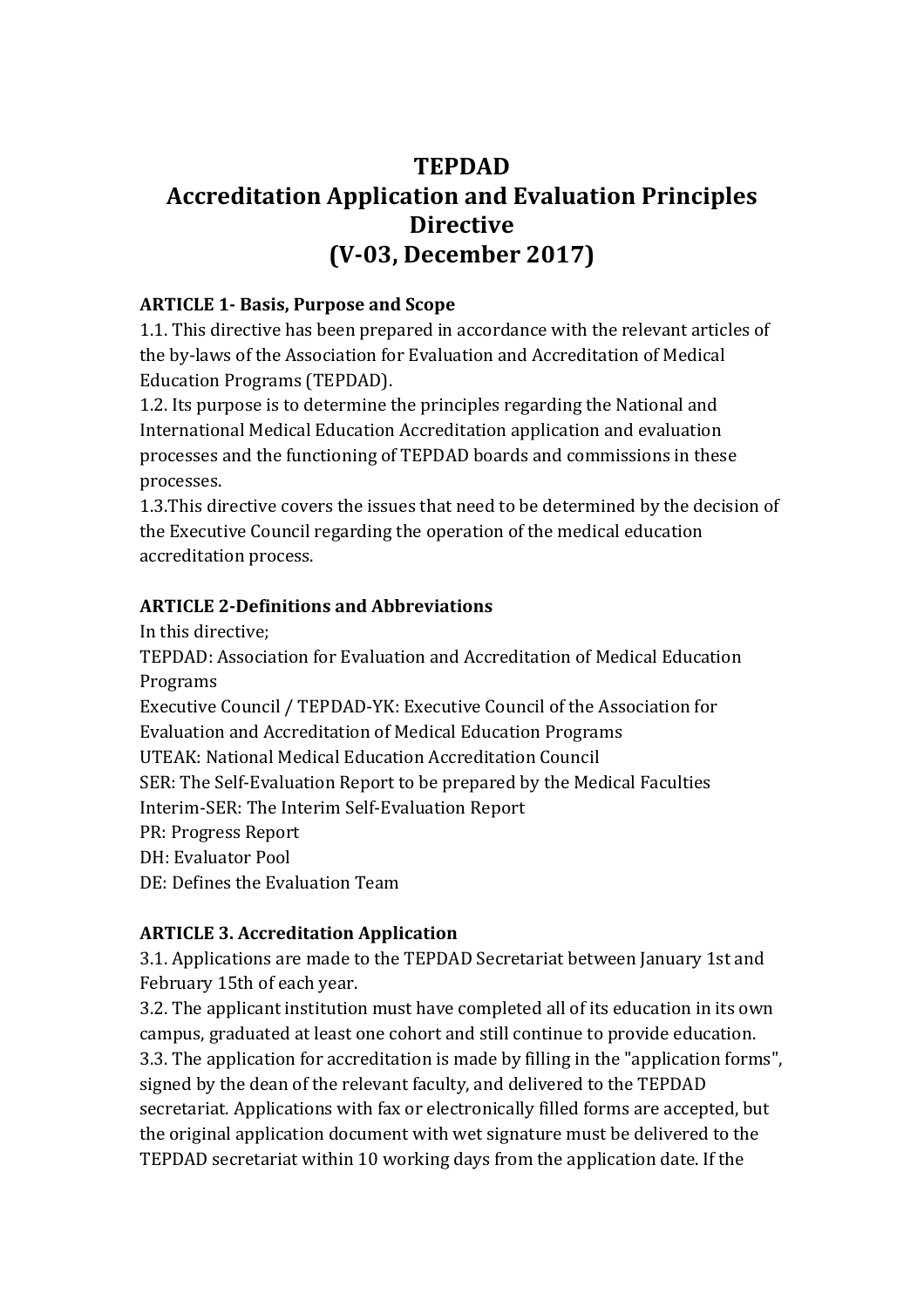original application document is not received, the application will not be processed.

3.4. Faculties that implement more than one education program (for example, in different languages) need to apply separately for each program.

3.5. Applications are evaluated at the first UTEAK meeting held after the application deadline and submitted to the Executive Council. Agendas and documents related to the process are sent to institutions whose applications are accepted by the Executive Council. Institutions whose applications are rejected are notified of the decision with its reason.

3.6. Institutions whose applications are accepted deposit half of the application fee determined for the relevant year to TEPDAD's account within 30 days of receiving the acceptance letter. Institutions that do not pay the application fee in due time are considered to have abandoned the application. The second half of the fee is deposited into TEPDAD's account within 30 days after they receive the letter of the decision of eligibility to visit the institution.

3.7. Institutions whose accreditation application has been accepted by TEPDAD-YK and whose evaluation process for accreditation purposes are continuing are given the status of "accreditation candidate". Candidate status is maximum three years from the date of application, excluding the 1-year of suspension period accepted by TEPDAD-YK. Programs that cannot be fully or conditionally accredited within this period must reapply within the framework of current standards.

#### **ARTICLE 4.Orientation training**

4.1. "Orientation Training" is a program designed and updated by the Counseling and Training Commission in order to inform the applicant institutions about the standards, accreditation process and SER preparation.

4.2. Orientation training dates and teams for all applicant institutions are determined at the first meeting where the applications are evaluated.

4.3. Orientation training is carried out within three months after the date of application acceptance. Organizational support required for the program and its implementation (invitation of the team, educational environments, materials, tools and equipment, etc.) is notified to the institution. The institution is obliged to meet the requested support and the expenses of the team members such as transportation, accommodation, travel and daily wages.

4.4. Orientation training is carried out by a team of at least three members, one of whom is a rapporteur, determined by the Executive Council among the members of the boards and commissions.

4.5. The rapporteur prepares the "post-event report form" including information about profile of the participants, feedback, suggestions and other necessary data and submits it to the TEPDAD secretariat within 15 working days after the training. The relevant part of the report is published on the website within the framework of the "TEPDAD Annual Report".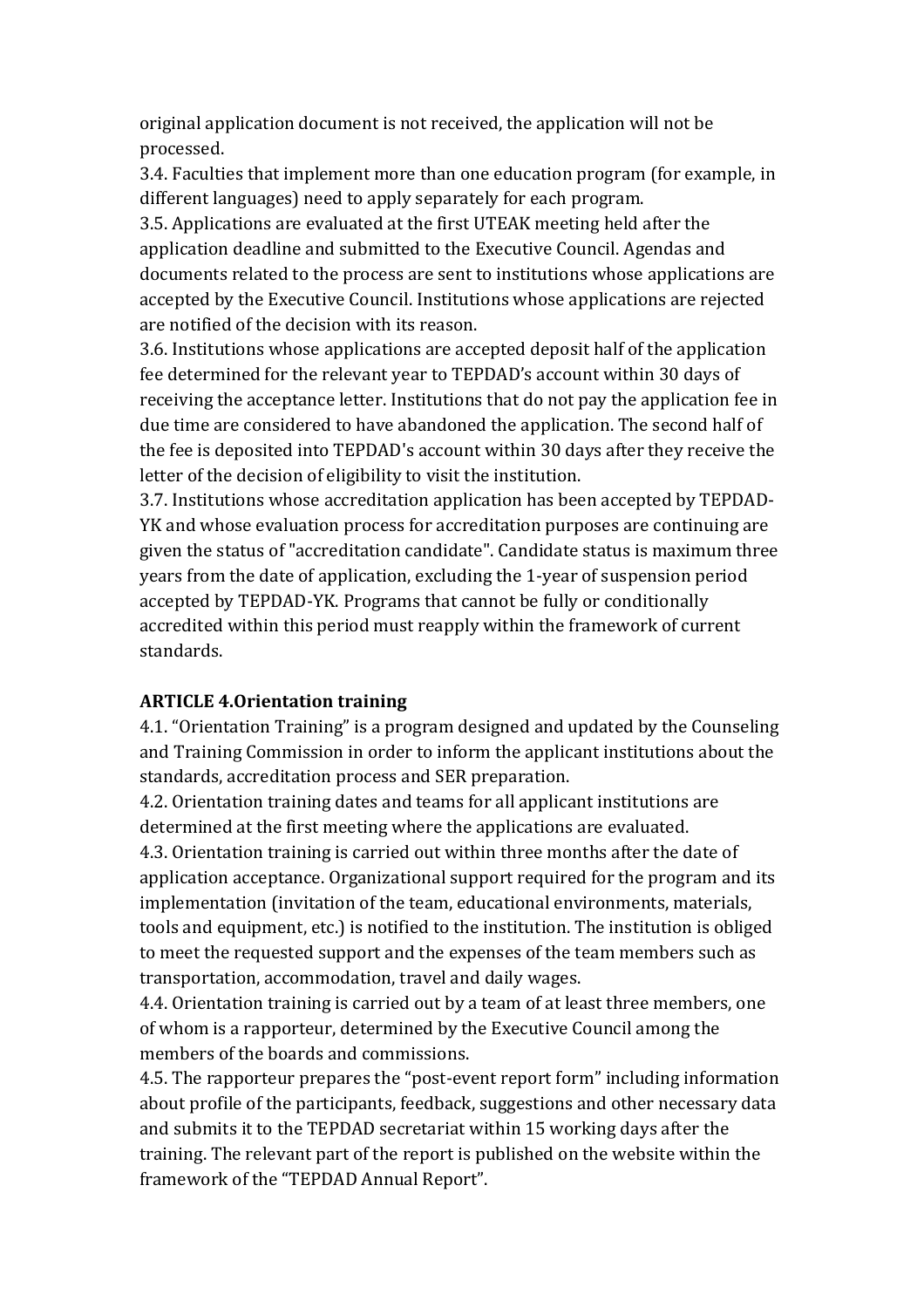4.6. A fee is charged to the institutions asking for "Orientation training before the application" in order to increase the knowledge and understanding of the accreditation process and standards and the SER preparation.

4.7. How and by whom the Orientation training before the application will be implemented is decided by the Executive Council.

# **ARTICLE 5. Institutional trainings**

5.1. The purpose of the institutional trainings is to increase general knowledge and understanding of the standards in line with the demand of the requesting institutions. In institutional trainings, the scope of the standards, their use, their equivalents in the training programs, related practices and examples are presented and discussed under maximum two main headings. In these trainings, there is no discussion or production of information, and documents that will be used within the framework of the institution-specific data or the accreditation process.

5.2. Institutional training programs are developed by DEK and approved by TEPDAD-YK. TEPDAD-YK determines the trainers and form of the training (faceto-face, remotely or mixed).

5.3. Faculties submit in writing notifying that which standards they need training for. The requests are evaluated and decided by the Executive Council and forwarded to the institution in writing.

5.4. Institutional trainings are carried out on dates determined by the Executive Council, with priority given to institutions that have applied for accreditation that year.

5.5. The institution is informed about organizational support required for the implementation of the institutional training program (invitation of the trainers, training environments, materials, tools and equipment etc.). The institution is obliged to meet the requested support and the expenses of the team members such as transportation, accommodation, travel and daily wages.

5.6. The training team prepares the "post-event report form" including information about profile of the participants, feedback and suggestions and other necessary data and submits it to the TEPDAD secretariat within 15 working days after the training. The relevant part of the report is published on the website within the framework of the "TEPDAD Annual Report".

# **ARTICLE 6. Preparation of the Self-Assessment Report (SER)**

6.1.SER is prepared by the applicant institution in accordance with the current "SER Preparation Guide". Except for the members in 6.2.Evaluator Pool, persons in charge of TEPDAD boards and commissions cannot take part in the SER preparation commissions of their own institutions.

6.3.SER is submitted to the TEPDAD secretariat until the end of the working hours on the first working day of September of the year applied for, unless another method is suggested by TEPDAD-YK, as 4 hard copies and 4 electronic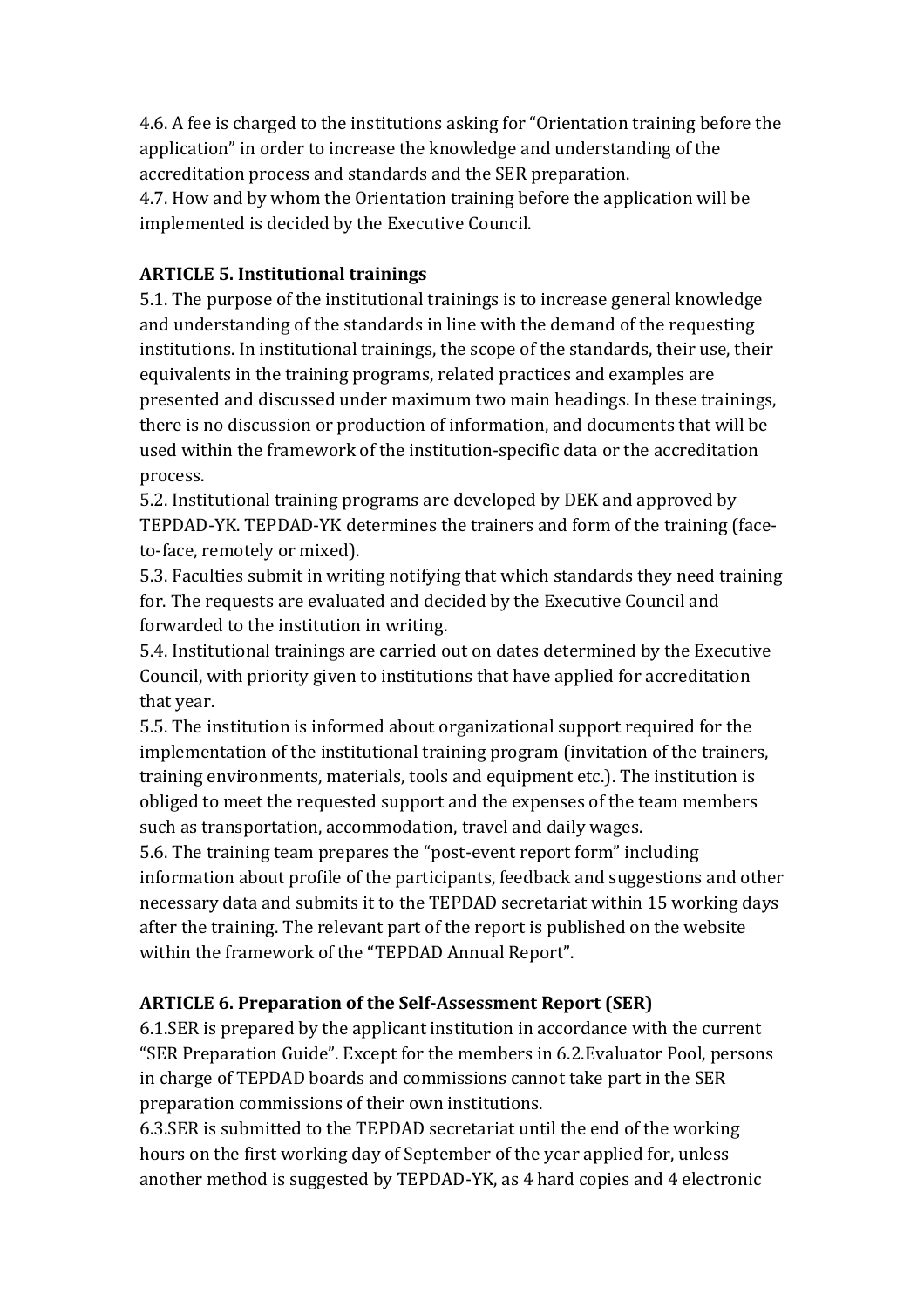versions. The annexes should be submitted as 4 electronic copies (saved in a portable memory) and 1 hard copy. The applicant institution is informed about the date of receipt of the SER and the other documents.

6.4. SERs are pre-assessed by the TEPDAD secretariat through the "SER precheck list" and if there is a deficiency, the institution is requested to complete it within 30 working days.

#### A**RTICLE 7. Evaluation and decision of SER**

The SER of the institutions is evaluated by an evaluation team according to the evaluation guide. Then, the UTEAK decision is formed by discussions by the UTEAK panel and presented to TEPDAD-YK.

7.1. Evaluation of SER by the evaluation team

7.1.1. The evaluation on the SER is made by a team of three members, one of whom is a rapporteur, in accordance with the SER evaluation guide SER evaluation team is determined among TEPDAD board and commission members after discussing at the joint meeting. Persons who have a conflict of interest or conflict with the institutions to be evaluated do not take part in the evaluation of the SER of the relevant institution by declaring their status.

7.1.2. The TEPDAD secretary sends the SER and its annexes, the rapporteur's contact information and the current version of the evaluation guide to the SER evaluation team members.

7.1.3. Evaluators evaluate the SER within one month at the latest after the report and its annexes reach them and send their opinions to the rapporteur.

7.1.4. The rapporteur combines the views within a week, makes a joint report in accordance with the guideline, and submits it to the TEPDAD secretary and team members. While creating the joint report, in case of differences of opinion among the evaluators, the rapporteur tries to reach a consensus on the decision. In the evaluation areas where consensus cannot be reached, the rationale of each evaluator is added to the report in writing to be discussed at the UTEAK meeting. 7.1.5. The rapporteur orally presents the report containing the evaluation and justification of each standard at the UTEAK meeting, and answers the questions posed.

7.1.6. In the next period, the rapporteur takes part as the UTEAK representative in the site- visit team.

7.2. Evaluation of SER by UTEAK

7.2.1. The final decision on the institution's eligibility for visits is made by the UTEAK evaluation panel and approved by TEPDAD-YK.

7.2.2. The evaluation panel begins with the rapporteur's presentation. In cases where the rapporteur cannot attend the meeting, one of the members makes the presentation.

7.2.3. Each main item of the standards and then the entire report are voted on and one of the following is decided on the institution's eligibility for visitation.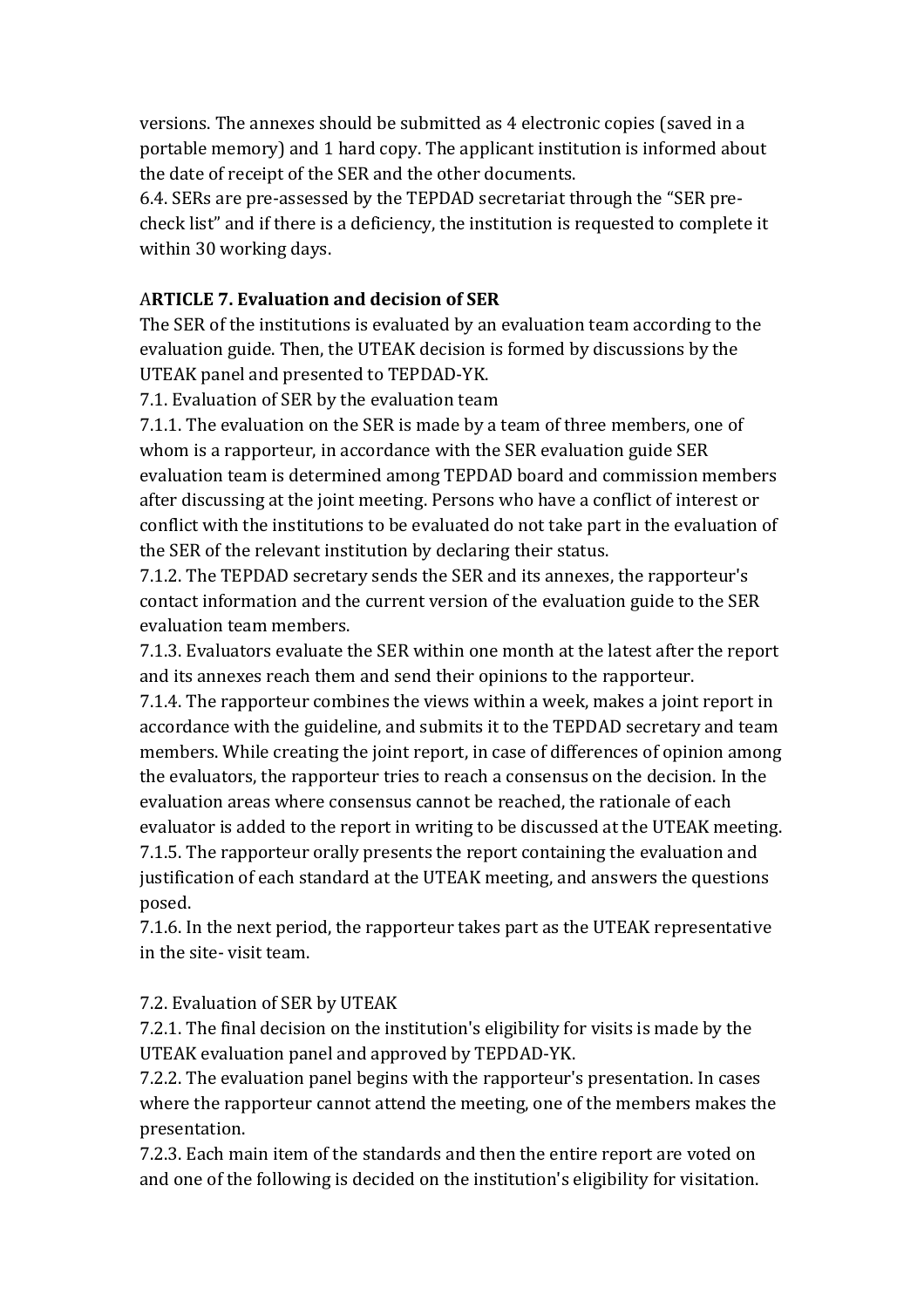| <b>Decision</b>                       | <b>Situation and Process</b>                                                                                                                                                                                                                                                                                                                                                                                                         |
|---------------------------------------|--------------------------------------------------------------------------------------------------------------------------------------------------------------------------------------------------------------------------------------------------------------------------------------------------------------------------------------------------------------------------------------------------------------------------------------|
| 1. Suitable<br>for the site-<br>visit | 1.1. SER shows that the standards have been met at a level that can<br>be evaluated with a site-visit. No additional information or<br>documents are required.<br>1.2.SER shows that the standards have been met at a level that can<br>be evaluated with a site-visit but there are some issues that need to<br>be explained or documents completed before or during the site visit                                                 |
| 2. Not-<br>suitable for               | 2.1. SER shows that there is some missing information which can be<br>obtained in a reasonable time. If the institution completes the<br>information and missing documents within one month it could be<br>visited.<br>2.2. If there are major problems in meeting the standards but could be<br>completed within one year the institution is asked to send an<br>laddendum to the SER.                                              |
|                                       | the site-visit $\sqrt{2.3}$ . If the SER has been arranged in such a way that an evaluation<br>cannot be made, or that the standards have been met at an<br>unsatisfactory level that is not suitable for the site-visit evaluation,<br>the institution must complete its deficiencies and submit its new<br>SER within one year at the latest. If the institution does not submit<br>its new SER within one year, it must re-apply. |

7.2.4. Correspondence is started if the institution is found suitable for the sitevisit.

7.2.5. For the institutions that are not suitable for the site- visit, a draft feedback report is prepared by the rapporteur, which includes the evaluations and recommendations of UTEAK panel. The draft is finalized after being discussed by the Executive Council and the "Final SER Evaluation Report" is sent to the institution.

7.2.6. Institutions may object to the decision and report with justification, within 10 working days after receiving the "Final SER Evaluation Report. Objections are resolved at the Executive Council.

#### **ARTICLE 8. Site-Visit**

8.1. The site- visit is carried out in accordance with the "Evaluation Guide" in order to see, discuss and evaluate the infrastructure and applications of the programs that are found to meet the standards at the end of the SER evaluation, or to understand whether the programs that have been given conditional accreditation status fulfill the conditions.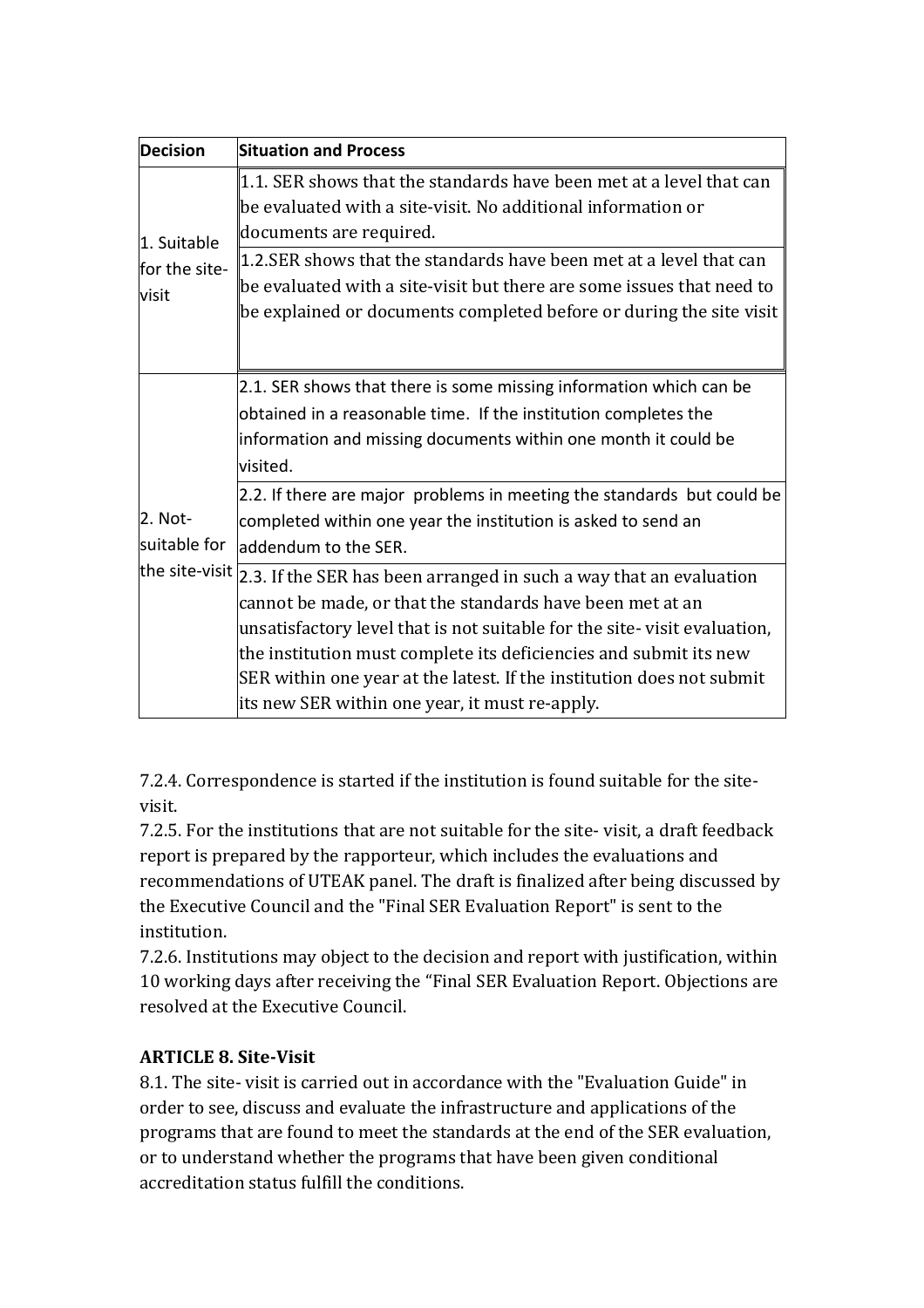8.2. If the SER is accepted, a visiting team of at least 6 members and an alternate member are determined for each institution from the TEPDAD Boards and Commissions as defined below. Team members declare that they have no conflict of interest with the institution they will evaluate.

8.3. The site-visit team consists of two members, one of whom is a student, from the UTEAK Committees and Commissions, and one faculty member from each of Basic, Internal, and Surgical Medical Sciences departments in the Evaluator Pool and the Department of Medical Education. One member from the evaluator pool is determined as a substitute.

8.4. The team leader is chosen from among the members who have already served as rector, vice-rector, dean or vice-dean. In obligatory cases;

1. A member of the Board and the Commission assigned by the Board of Directors may preside over the team.

2. The visiting team must be at least 3 members, excluding the student member.

8.5. The two most suitable visit dates for the site- visit are determined and forwarded to the institution. The institution chooses the most suitable visit date and notifies UTEAK within five working days.

8.6. The names and the contact information of the site-visit team members are sent to the institution. The Institution may object to the members in writing within five working days by stating the reason. The objections are evaluated by the Executive Council and if found appropriate, new members are appointed. 8.7. The institution to be evaluated, would contact the team leader within 10 days and get the information about the site-visit. The institution to be visited sends the visiting team a printed and/or digital copy of the SER and its annexes, which the institution has prepared before. Members make individual evaluations by reviewing the SER and its annexes.

8.8. The expenses of the visiting team members such as transportation and accommodation are covered by the institution to be visited.

8.9. The evaluation team meets the day before the visit, reviews their individual evaluations and makes preparations for the visit.

8.10. The team performs the evaluation with a visit in accordance with the "Site Visit Evaluation Guide" and at the end of the visit, the the team leader presents the exit report to the institution orally and delivers it in writing.

8.11. The "Institutional Site Visit Report" prepared in accordance with the guide is discussed and evaluated at the UTEAK Panel and then submitted to TEPDAD-YK by the team leader, in print and electronically, within ten working days at the latest after the end of the visit.

8.12. The evaluated institution conveys any objections or opinions regarding the exit report to TEPDAD-YK within 15 working days.

ARTICLE 9. Accreditation decision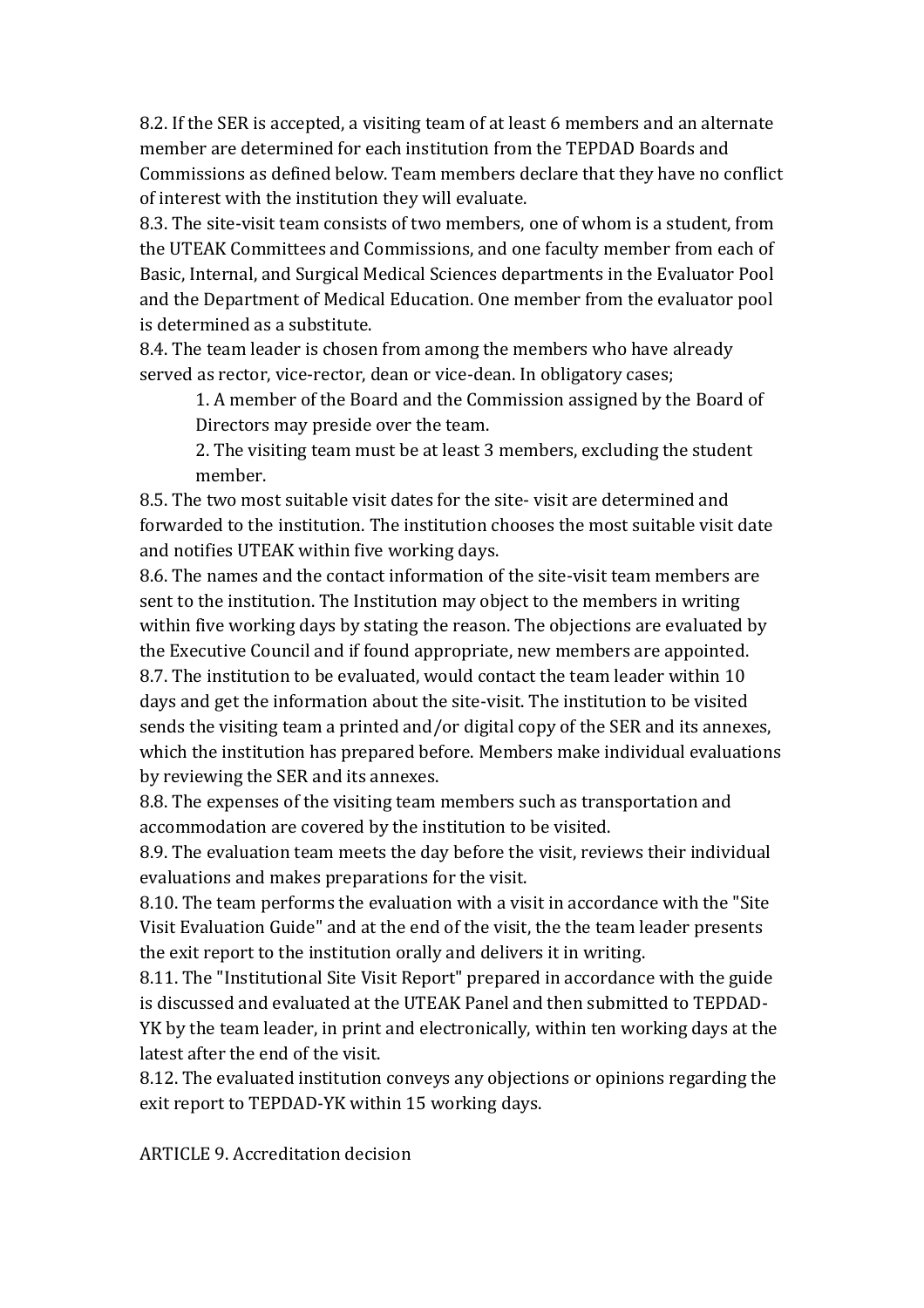9.1.UTEAK takes a decision by evaluating SER and site- visit reports and the objections of the institutions regarding the exit report (if there is any) together 9.2. The decision regarding the accreditation of the program is taken by evaluating the report submitted by the head of the institutional visit team or the rapporteur at the UTEAK meeting and voting on each title separately and then all together.

9.3. UTEAK takes one of the following decisions on accreditation and proposes the accreditation status of the program to TEPDAD-YK.

9.3.1. Full Accreditation: This is the status given when it is determined

that the training program meets all basic standards. The status is valid for six years starting from the first day of the year the decision was made, provided that basic standards are still met in the interim evaluation in the third year, and that the progress reports are regularly submitted to TEPDAD. The "final report" of the program is prepared and sent to the faculty and published on the TEPDAD website. For uninterrupted continuation of status in accredited programs, reapplication must be made at the end of the fifth year of accreditation.

9.3.2. Conditional Accreditation: It is the status given when it is determined that some of the basic standards in the education program

are at the limit of acceptable level and it is considered that these standards can be fully met by the faculty within 18months. Evaluation of the institution after conditional accreditation may require one or more of the followings:1) Evaluation of an additional report of the institution including evidence only 2) On- site visit after evaluation of the evidence report 3) on-site evaluation of missing points by the visit team composed of the rapporteur and the head of the team without any report evaluation. According to results of the above mentioned evaluations, accreditation decision is made. Conditional accreditation period cannot be extended. If the program achieves the full accreditation status, it is valid for six years starting from the first day of the year the full- accreditation decision is taken, provided that the basic standards are also met in the interim evaluation in the third year and that the progress reports are regularly submitted to TEPDAD.

If the conditions specified by TEPDAD in the faculty education program are not fulfilled within the given time, the institution does not have any status related to accreditation and must apply again.

9.3.3. Not eligible for accreditation: It is the status of the training

programs that do not meet the basic standards and do not comply with any of the above-mentioned conditions. These institutions must reapply to become accredited.

9.4. The "final report" and the decision letter, which are finalized by the TEPDAD-YK President and secretary, are sent to the faculty within two months following the decision meeting.

9.5. The Accreditation Certificate is presented to the institutions where the programs with full accreditation status are carried out by the TEPDAD-YK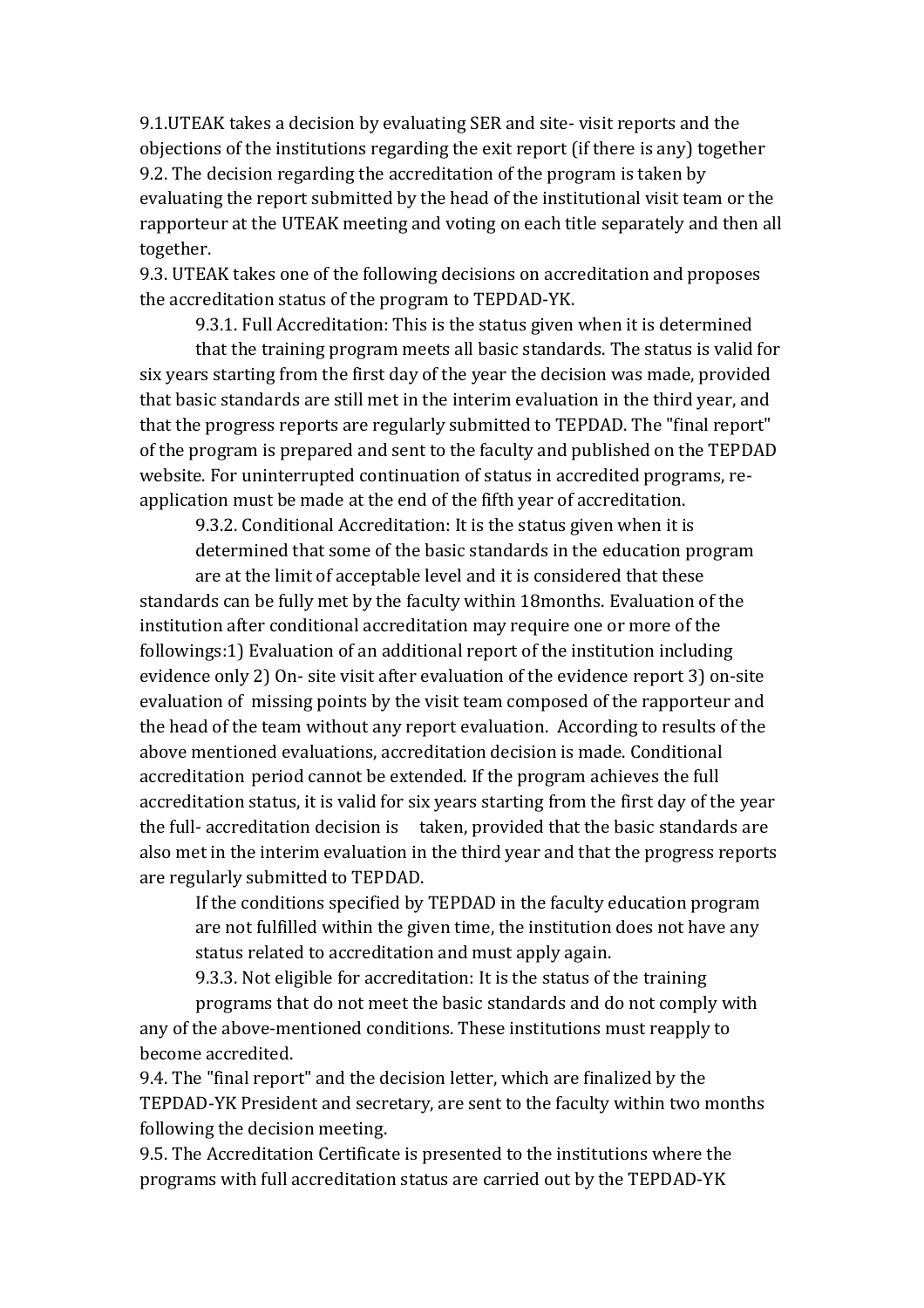representative, preferably at a meeting attended by faculty members and students.

## **ARTICLE 10. Interim evaluation**

10.1. Interim evaluation is planned to evaluate whether fully accredited education programs continue to meet the basic standards in the third year and to evaluate whether they fulfill the recommendations in the previous final report sent by TEPDAD-YK. .

10.2. In December of the year preceding the interim evaluation time of the institution, an information letter with the Interim Self Evaluation Report (I-SER) preparation guide is sent to the institution.

10.3. Interim evaluation; is carried out at UTEAK/UATEAK panel by discussing on the I-SER and the Interim Evaluation Final Report prepared by the visit team composed of at least three members, the team leader, rapporteur and a member. The visiting team declares that there is no conflict of interest with the institution they will evaluate.

10.4. I-SER is prepared by the applicant institution in accordance with the current I-SER Preparation Guide, and unless another method is recommended by TEPDAD-YK, in 4 hard copies and 4 electronic copies. The annexes should be prepared in 1 printed and 4 electronic copies (saved on a portable memory). It is delivered to the TEPDAD secretariat by the end of the working hours on the first working day of October. Institutions are informed about the date of receipt of the I-SER and the documents. If there is a deficiency, the institution is requested to complete it within 30 working days.

10.5. The TEPDAD secretary sends the I-SER and its annexes, the rapporteur's contact information and the updated version of the evaluation guide to the team members.

10.6. After the report and its annexes are received by the evaluators, they evaluate the I\_SER within one month at the latest and make preparations for the interim evaluation institutional site visit.

10.7. Interim evaluation site- visits are made in accordance with the "institutional site-visit guide".

In obligatory conditions;

1. UTEAK /UATEAK Board and Commission member assigned by TEPDAD-YK may preside over the team.

2. A visiting team can be formed without a student member.

10.8. The two most suitable visit dates for the interim site-visit are determined and forwarded to the institution. The institution chooses the most suitable visit date and notifies it within five working days.

10.9. The names and contact information of the site-visit team members are sent to the institution to be visited. The Institution may object to the members in writing within five working days by stating the reason. The objections are evaluated by TEPDAD-YK and if found appropriate, new members are appointed.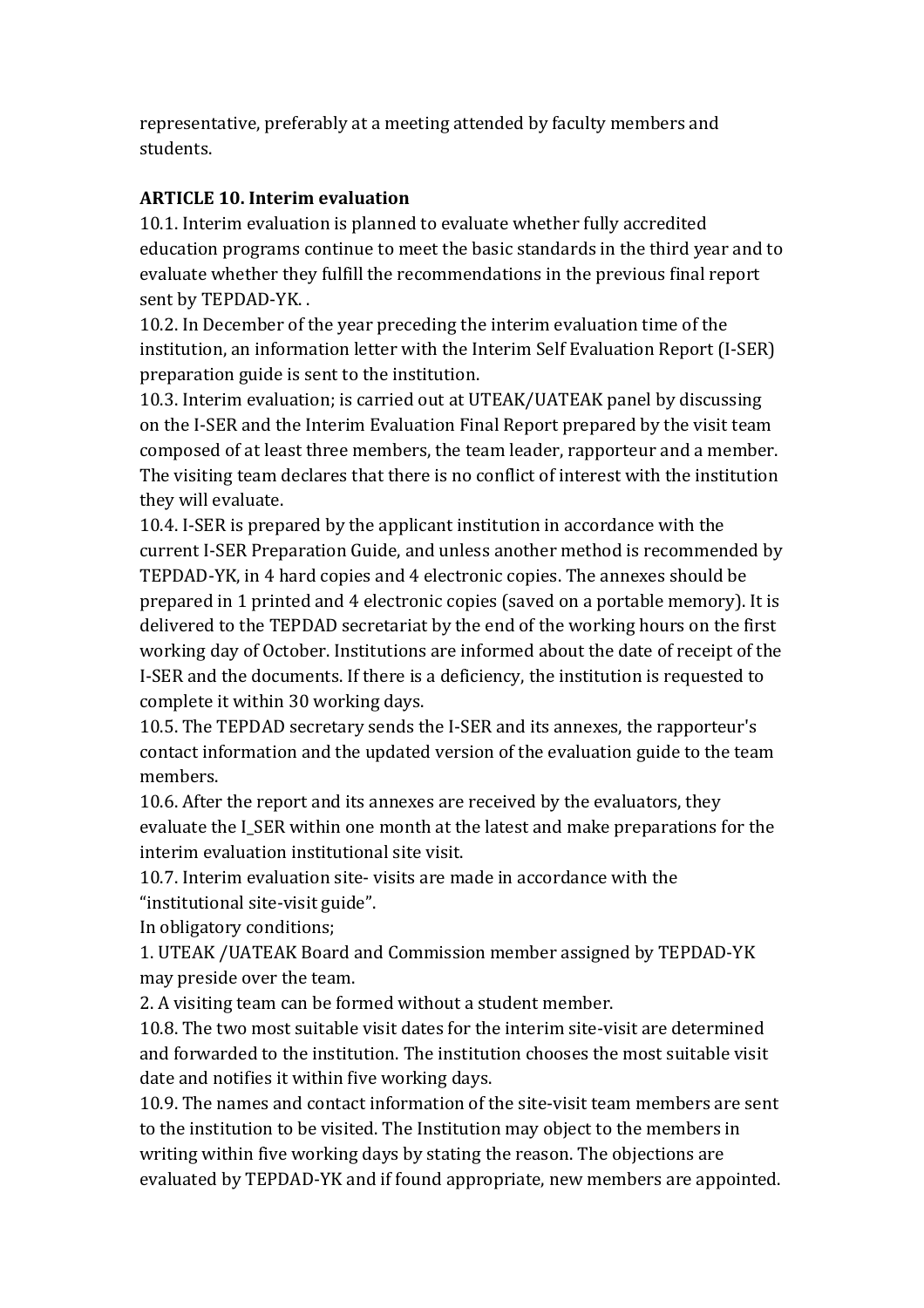10.10. The institution to be visited is informed by the team leader within ten working days after the visit date is determined. All expenses related to the visit, such as transportation, accommodation, travel, are covered by the institution to be visited.

10.11. At the end of interim site-visit, the team leader presents the Interim Evaluation Exit Report to the institution orally and delivers it in writing.

10.12. The "Interim Evaluation Final Report" prepared in accordance with the guide is delivered to TEPDAD-YK by the team leader, in print and electronically, within ten working days at the latest after the end of the visit.

10.13. The evaluated institution conveys its objections or opinions regarding the exit report to TEPDAD-YK within 15 working days.

## **ARTICLE 11. Updating the Accreditation Status after Interim Evaluation**

11.1. After the interim evaluation, the accreditation decision is updated at the UTEAK/UATEAK meeting, by voting on the report submitted by the team leader or rapporteur of the institutional visit team. .

11.2. UTEAK/UATEAK takes a decision by evaluating I-SER and site- visit reports and the objections of the institutions regarding the exit report (if there is any) together.

11.3. UTEAK/ UATEAK takes one of the following decisions on accreditation and proposes the updated accreditation status of the program to TEPDAD-YK.

11.3.1. Continuation of Full Accreditation: is the status granted when the training program continues to meet all basic standards. The interim evaluation report of the program is prepared and sent to the faculty and published on the TEPDAD website.

11.3.2.Downgrading of Status to Conditional Accreditation: This is the status given when almost all of the basic standards are met in the education program, but it is determined that a few of them have decreased to the limit of fulfillment, and the visit and evaluation team states that these standards can be fully met by the faculty within 18 months. The decision is made as specified in 9.1, at the latest 18 months from the date of the decision.

11.3.3. Downgrading to Not Eligible for Accreditation: This is the status of the training programs that are determined to be unable to meet the basic standards by UTEAK/UATEAK taking the Interim Evaluation Final Report

into consideration. The status of these institutions is terminated. They must reapply to become accredited.

11.4. The final report and the decision letter, which are finalized by the TEPDAD-YK President and secretary, are sent to the faculty within two months after the decision.

#### **ARTICLE 12. Progress Report (PR)**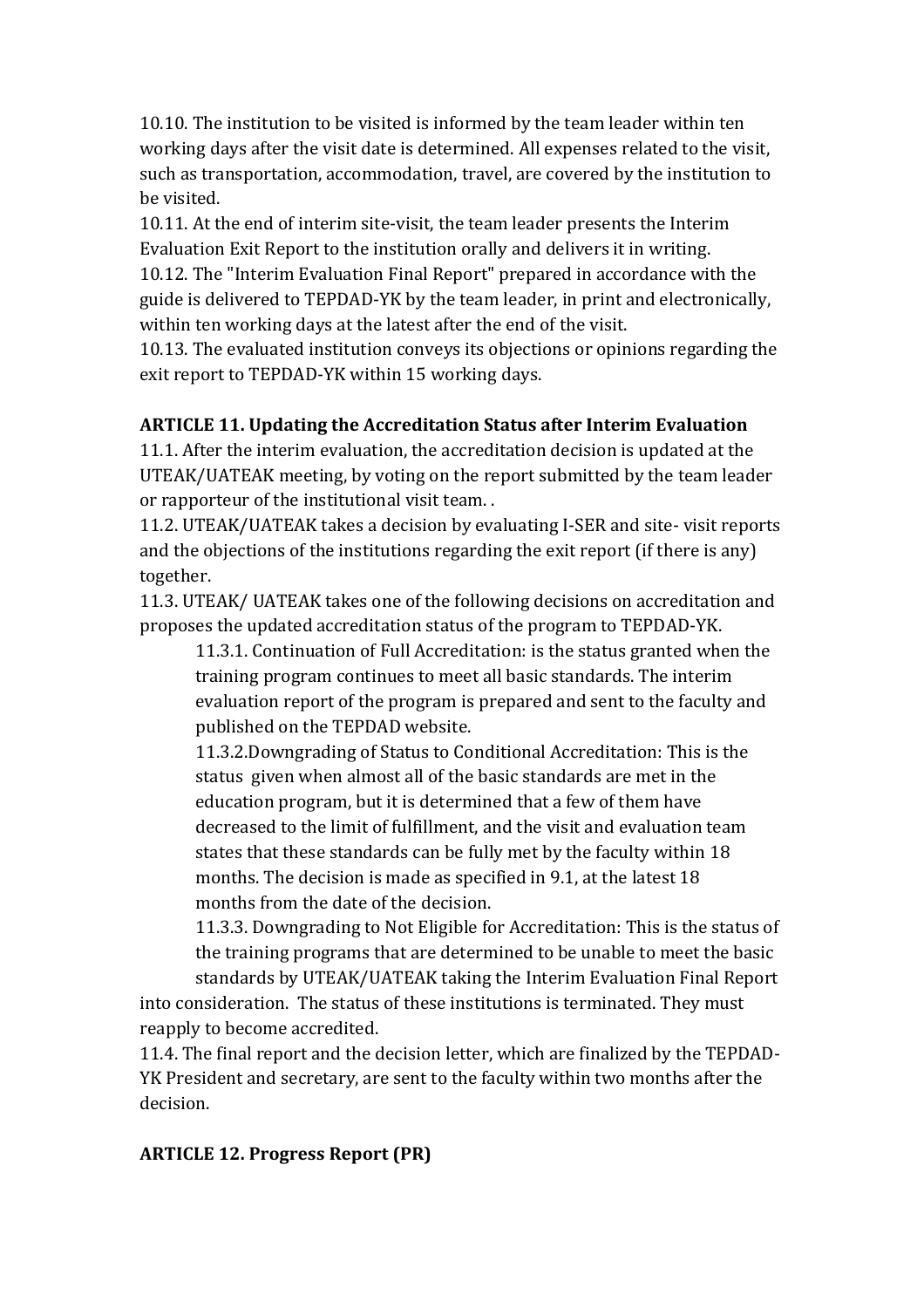12.1. Progress Report: is prepared for the purpose of informing the TEPDAD about activities carried out, changes and developments especially due to recommendations notified in the evaluation and interim evaluation final reports. of fully accredited medical faculties.

12.2. Progress Report; "PR" is the report prepared by fully accredited medical faculties and submitted to TEPDAD YK every year in January, except for the year in which the interim evaluation will be made.

12.3. Institutions that are required to prepare a Progress Report are informed in December of the previous year by sending a letter and a "PR preparation guide. Institutions are requested to submit a printed and electronic copy of the report to the TEPDAD secretariat by the end of January.

12.4. The TEPDAD Secretary examines the PRs and communicates with the institution for the completion of any deficiencies.

12.5. PRs are discussed and evaluated at the first subsequent UTEAK meeting. If necessary, feedback is given to the institution.

# **ARTICLE 13. Suspension of the accreditation process**

13.1. The faculty may request the suspension of the process for a maximum of one year at any time between the application date and the start of the site-visit. For this purpose, the institution should submit to the TEPDAD secretariat with a document explaining the reason behind suspension request. TEPDAD-YK discusses the request, makes a decision at the first meeting and notifies the institution of the result

13.2. The accreditation process of a training program cannot be suspended for more than one year and more than once.

13.3. Every year when the application period is started, the TEPDAD secretariat asks the institutions whose processes are suspended whether they will continue with the process. The applications of institutions that do not respond in writing will be cancelled.

13.4. Institutions that decided to continue with the process start from the point they suspend. But institutions found not been eligible for visit before the suspension date may need to prepare SER again if the standards are updated. 13.5. Institutions charge fees etc. for the year in which the process started again. They have to cover the difference in payment.

ARTICLE 14. Failure to comply with the calendar due to objections, deficiencies or out-of-control reasons

14.1. In case UTEAK or the applicant institution cannot comply with the calendar due to unforeseen reasons (disaster, institutional structure changes, etc.), a special calendar can be created for the accreditation process of the applicant institution.

14.2. When the special calendar is determined, if the accreditation process extends to the next evaluation year, the standards within which the evaluation